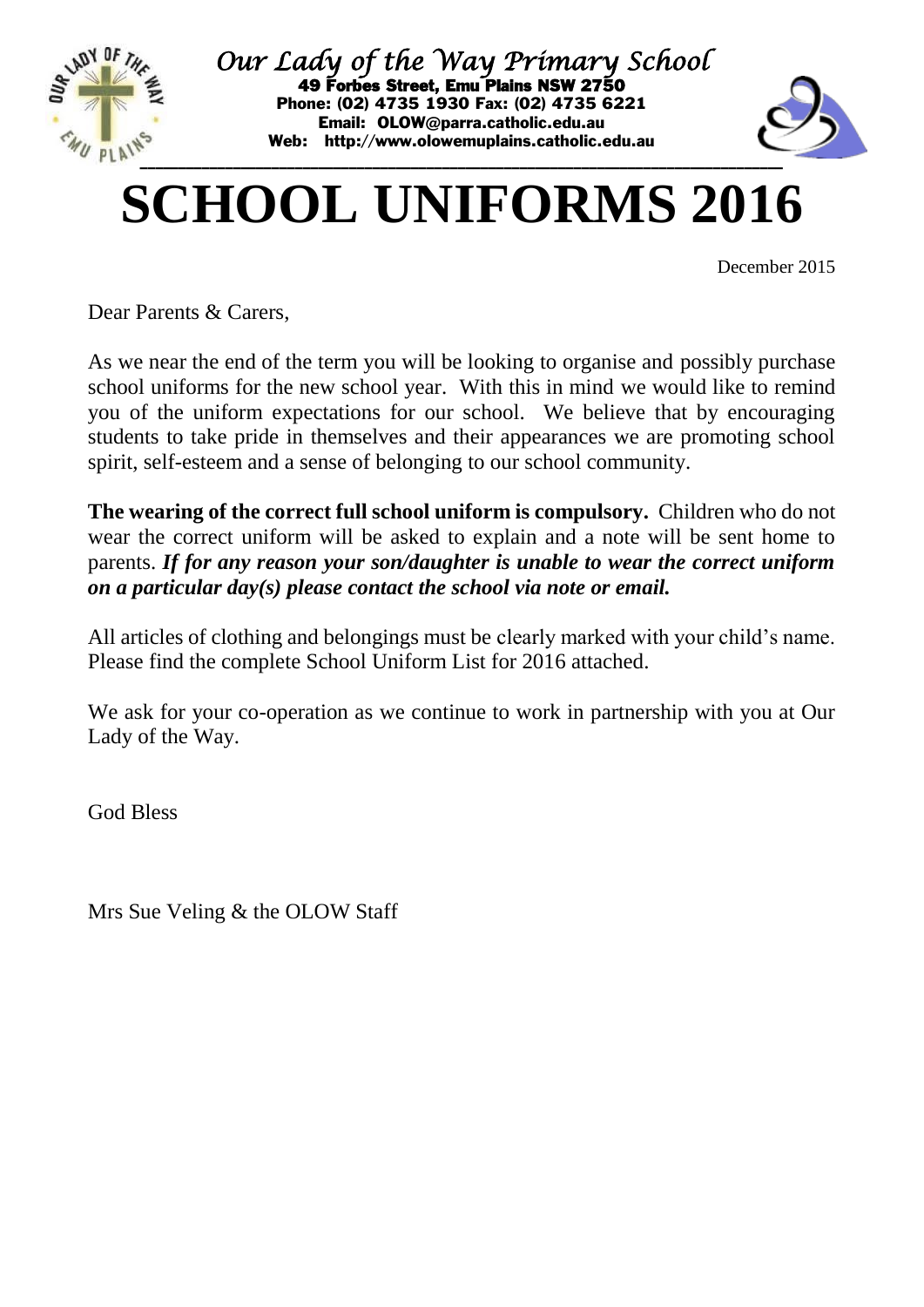

**The following items may be purchased from the school office:** *School Hats; School Library Bags; School Back Packs and School White Sports Socks with the OLOW logo.* 

**Second hand uniforms can be purchased through the Clothing Pool. The Clothing Pool is run by Ms Victoria Good and will be open on Monday mornings and Friday afternoons.**

| <b>Girls' Summer Uniform</b>                                                                                                       | <b>Girls' Winter Uniform</b>                                                                                                                                                                     | <b>Girls' &amp; Boys' Sports</b>                                                                                                                                 |
|------------------------------------------------------------------------------------------------------------------------------------|--------------------------------------------------------------------------------------------------------------------------------------------------------------------------------------------------|------------------------------------------------------------------------------------------------------------------------------------------------------------------|
|                                                                                                                                    |                                                                                                                                                                                                  | <b>Uniform</b>                                                                                                                                                   |
| Green and white check dress                                                                                                        | Grey/Green Plaid Tunic & White<br>Blouse with Peter Pan Style Collar                                                                                                                             | Bottle green unisex knee length<br>sports shorts with school emblem<br>and bottle green polo shirt with gold<br>side panels and white trim with<br>school emblem |
| Bottle green jumper, zip jacket or<br>school sloppy joe with school<br>emblem                                                      | Bottle green jumper, zip jacket or<br>school sloppy joe with school<br>emblem.                                                                                                                   | Bottle green jumper, zip jacket or<br>school sloppy joe with school<br>emblem                                                                                    |
| Black leather school shoes (no<br>black joggers)                                                                                   | Black leather school shoes (no<br>black joggers)                                                                                                                                                 | Sports shoes- predominately<br>white with white laces (Fluoro or<br>multi coloured shoes or shoe<br>laces are not permitted)                                     |
| Plain white ankle socks (not sport<br>anklet socks) see pictures below.                                                            | Black tights/stocking (no dance<br>pants or leggings etc.) (No option to emblem on cuff.<br>wear short white socks)                                                                              | Plain white ankle socks with school                                                                                                                              |
| Bottle green school hat with school<br>emblem                                                                                      | Bottle green school hat with school<br>emblem                                                                                                                                                    | Bottle green school hat with school<br>emblem                                                                                                                    |
| Green, white or gold hair ties                                                                                                     | Scarves, gloves or beanies worn in<br>winter must be school green only.                                                                                                                          | Bottle green track suit with school<br>emblem                                                                                                                    |
| <b>Boys' Summer Uniform</b>                                                                                                        | <b>Boys' Winter Uniform</b>                                                                                                                                                                      |                                                                                                                                                                  |
| Grey 'blocker' school style shorts<br>(cargo style or corduroy are not<br>permitted) & mint short sleeve shirt<br>with school logo | Grey pants - long school style<br>(cargo style or corduroy are not<br>permitted) & long-sleeved mint<br>green shirt with school emblem. (No<br>option to wear short-sleeved shirt<br>and shorts) |                                                                                                                                                                  |
| Bottle green jumper, zip jacket or<br>school sloppy joe with school<br>emblem                                                      | Bottle green jumper, zip jacket or<br>school sloppy joe with school<br>emblem                                                                                                                    |                                                                                                                                                                  |
| Black leather school shoes (no<br>black joggers)                                                                                   | Black leather school shoes (no<br>black joggers)                                                                                                                                                 |                                                                                                                                                                  |
| Grey ankle socks (not sports anklet<br>socks)                                                                                      | Grey ankle socks (not sports anklet<br>socks)                                                                                                                                                    |                                                                                                                                                                  |
| Bottle green school hat with school<br>emblem                                                                                      | Bottle green school hat with school<br>emblem                                                                                                                                                    |                                                                                                                                                                  |

## *All students wear their Sports Clothes on Monday & Friday*

*The Our Lady of the Way school hat is compulsory to wear ("No Hat / No Play" policy is enforced for sun protection for all children.)*